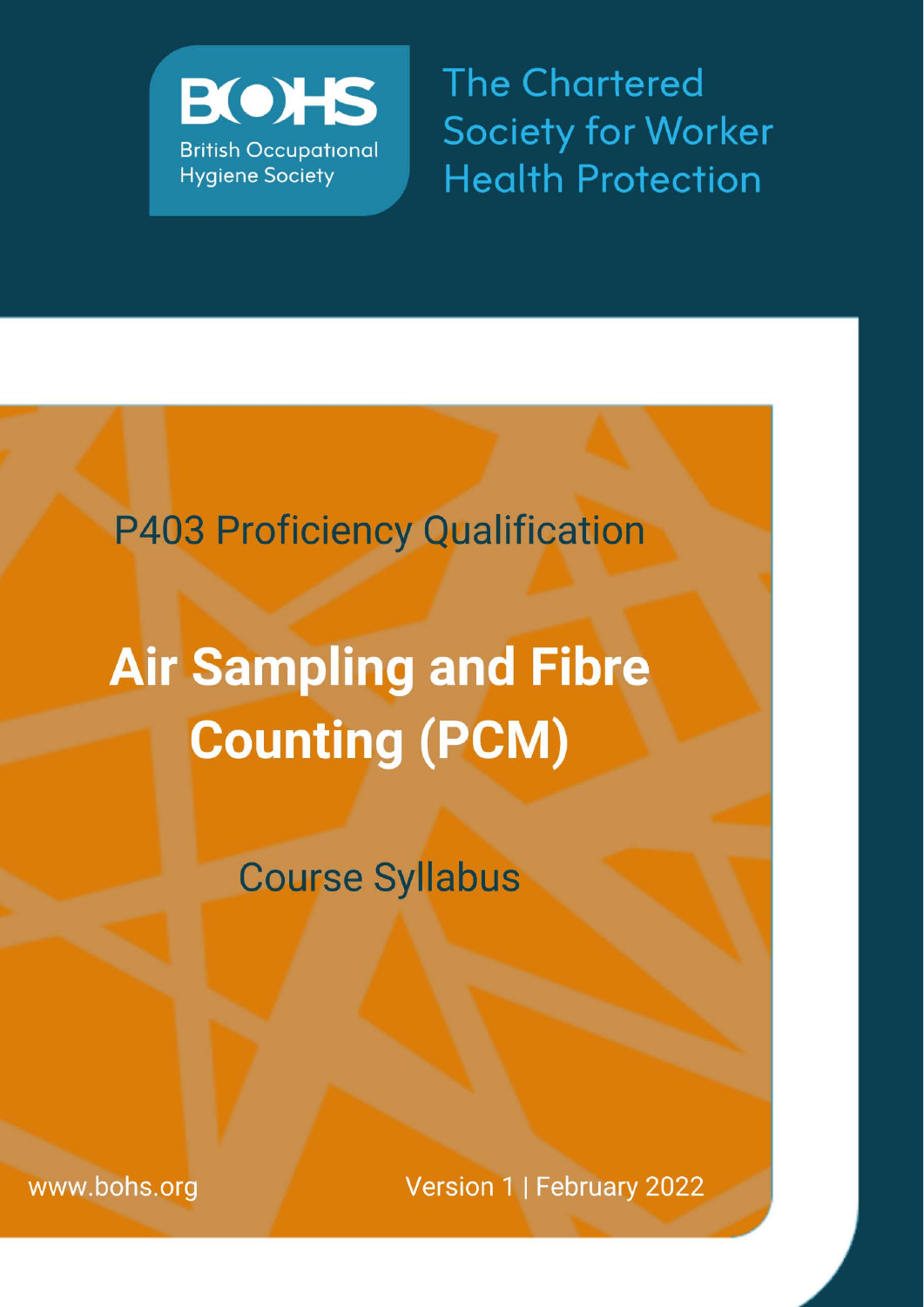### **Proficiency Module Syllabus**

## **P403 – Air Sampling and Fibre Counting (PCM)**

#### **Teaching Aims**

To provide candidates with the theoretical knowledge and practical ability to undertake air sampling in relation to asbestos and fibre counting to quantify respirable fibres using phase contrast microscopy.

#### **Prior Knowledge and Understanding**

Candidates for this course are expected to be aware of HSG 248 Asbestos: The Analysts' Guide (July 2021), and in particular Appendix 1, Fibres in air: sampling and evaluation of by phase contrast microscopy.

Candidates will preferably have prior experience of analysing fibre count samples and may already be participating in a quality control scheme.

In addition, candidates are expected to have had training to cover the core competencies outlined within the foundation material detailed within Table A9.1 of HSG248 Asbestos: The Analysts' Guide (July 2021). This may be achieved by In -house learning or through the P400 foundation module.

#### **Learning Outcomes**

On completion of this module, the candidate will be able to demonstrate the correct method for:

- Setting up air sampling equipment and collecting samples
- Mounting and clarifying the filter on a microscope slide
- Setting up the microscope and required quality checks
- Analysing samples and providing accurate fibre counts

#### **Content**

The syllabus is structured into five sections:

|              |                                                                          | Time<br><b>Allocation</b> |
|--------------|--------------------------------------------------------------------------|---------------------------|
|              | Air sampling equipment, sampling strategies and collection of<br>samples | 35%                       |
| $\mathbf{2}$ | Sample preparation and setting up of microscope                          | 25%                       |
| 3            | Fibre counting and calculation of results                                | 25%                       |
| 4            | Certificates and reporting results                                       | 7.5%                      |
| 5            | <b>Quality control</b>                                                   | 7.5%                      |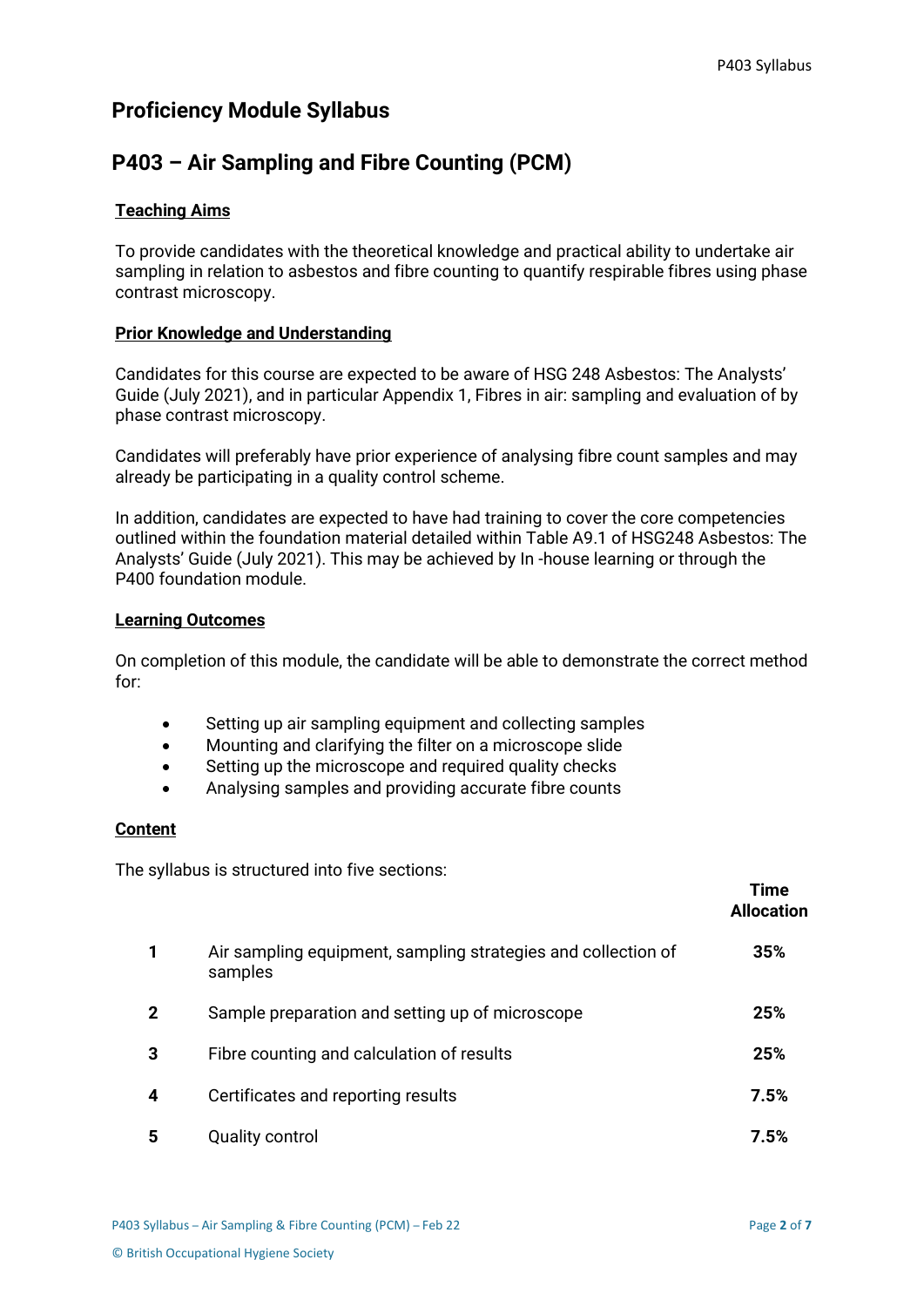#### **Note:**

Reference is made in this syllabus to HSE guidance and other documentation. This list may not include the most up-to-date relevant publications from HSE and other sources and is intended as guidance for candidates only.

#### **1 Air sampling equipment, sampling strategies and collection of samples (35%)**

This section will provide suitable theoretical knowledge and practical training to ensure that the candidate is capable of identifying the correct sampling equipment, different sample types and strategies for their use, along with how to collect air samples.

In order to achieve this the candidate must be able to demonstrate both their knowledge and practical ability in the following:

1.0.1 Appropriate detailed knowledge of HSG248 (1), CAR 2012 (2) and L143 ACOP (3) with emphasis on the responsibilities and legal duties of all roles involved.

> Understand their individual duties under Health and Safety at Work Act 1974 to carry out their work diligently so as not to create danger to others.

- 1.0.2 To set up sampling equipment for fibre monitoring including enclosure leak testing, background monitoring, personal monitoring for respirator zones, clearance air monitoring and reassurance sampling.
- 1.0.3 To explain the range of possible sampling strategies (e.g., the difference between sampling where there is work disturbing asbestos and when no disturbance work is involved).
- 1.0.4 To understand when monitoring is not required.
- 1.0.5 To understand types of sampling error and the techniques that can be used to ensure that they do not occur.
- 1.0.6 To fully understand the problems and challenges presented by the methods prescribed for air sampling and fibre counting.
- 1.0.7 To be able to demonstrate the ability to carry out the following tasks:
	- Correct use of sampling heads/cowls/filters/rotameters and sampling pumps
	- Calibration of sampling rate
	- Use flowmeters(s), flow rate correction
	- Appropriate locations for samples to be taken

#### **2 Sample preparation and setting up of microscope (25%)**

This section will provide suitable theoretical knowledge and practical training to ensure that the candidate is capable of preparing the samples collected, set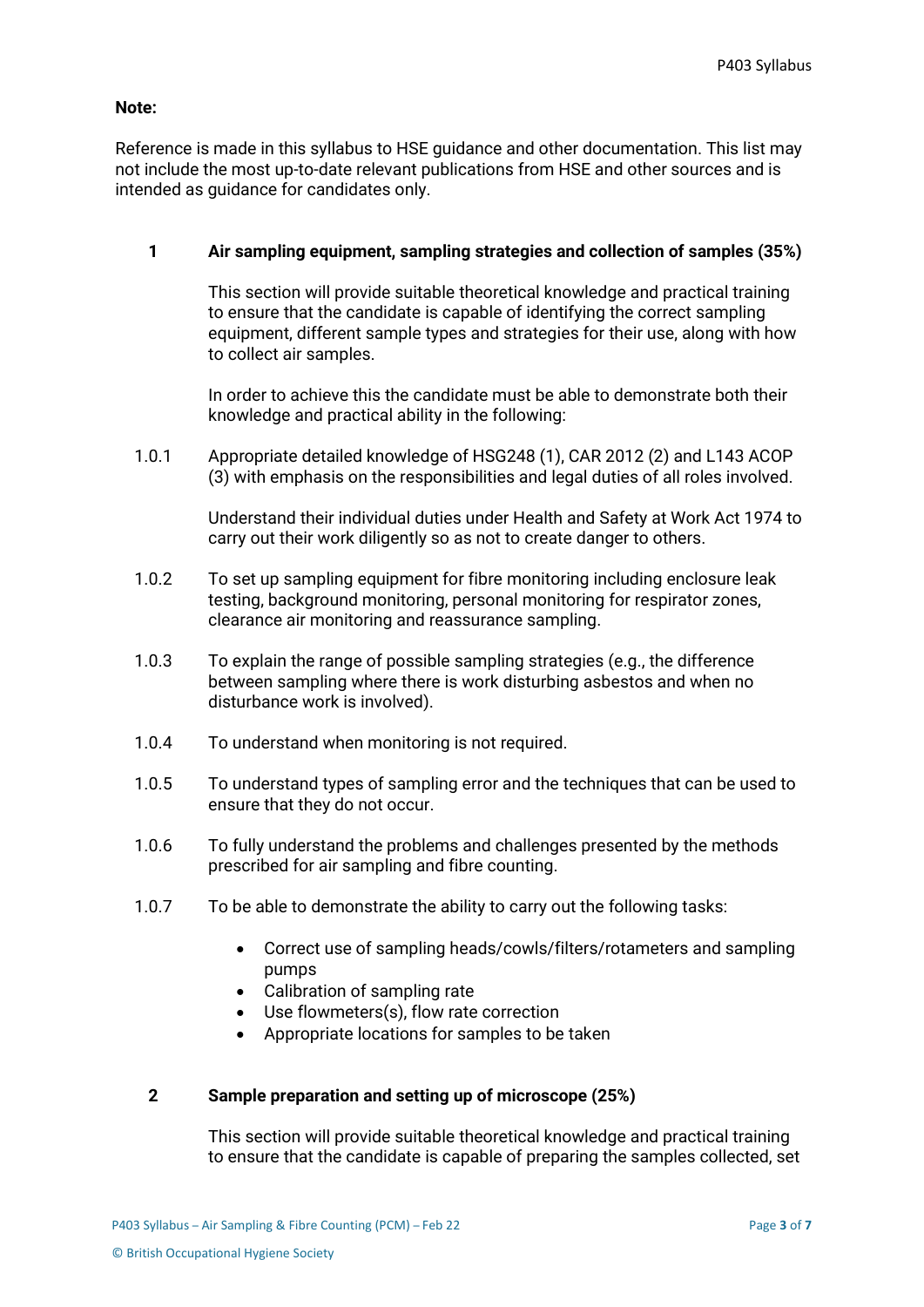up a microscope ready for fibre counting along with having a good knowledge of the theory of phase contrast microscopy.

In order to achieve this the candidate must be able to demonstrate both their knowledge and practical ability in the following:

- 2.0.1 To prepare microscope slides following sampling.
- 2.0.2 To be able to set up a range of light microscopes and their illumination facilities.
- 2.0.3 To be able to demonstrate the use and adjustment of:
	- The stage micrometer
	- The Walton Beckett graticule
	- The NPL test slide

#### **3 Fibre counting and calculation of results (25%)**

This section will provide suitable theoretical and practical training to ensure that the candidate is capable of counting fibres in accordance with the recognised counting rules, (i.e., the WHO method as specified in HSG 248 (1), calculate the airborne fibre concentrations from the sampling data and then compare results with appropriate standards.

In order to achieve this the candidate must be able to demonstrate both their knowledge and practical ability in the following:

- 3.0.1 To be able to apply the method of fibre counting required by the Control of Asbestos Regulations (CAR) (2) and HSG248 Asbestos: The Analyst's Guide (1)
- 3.0.2 To understand and be able to apply the fibre counting rules consistently, in practice, to RICE and WHO standards.
- 3.0.3 To be able to carry out counts for a range of fibre types and densities and calculate fibre concentrations and refer to standards/control limits.
- 3.0.4 To understand how and be able to calculate fibre concentrations, fibre densities, limit of quantification, pooled samples, and time-weighted averages.
- 3.0.5 To be able to understand and explain the retention of filter requirements.
- 3.0.6 To understand when asbestos fibres may not predominate and where discrimination by electron microscopy would be more appropriate. Also, to understand If using SEM/TEM methods the additional competences that are required.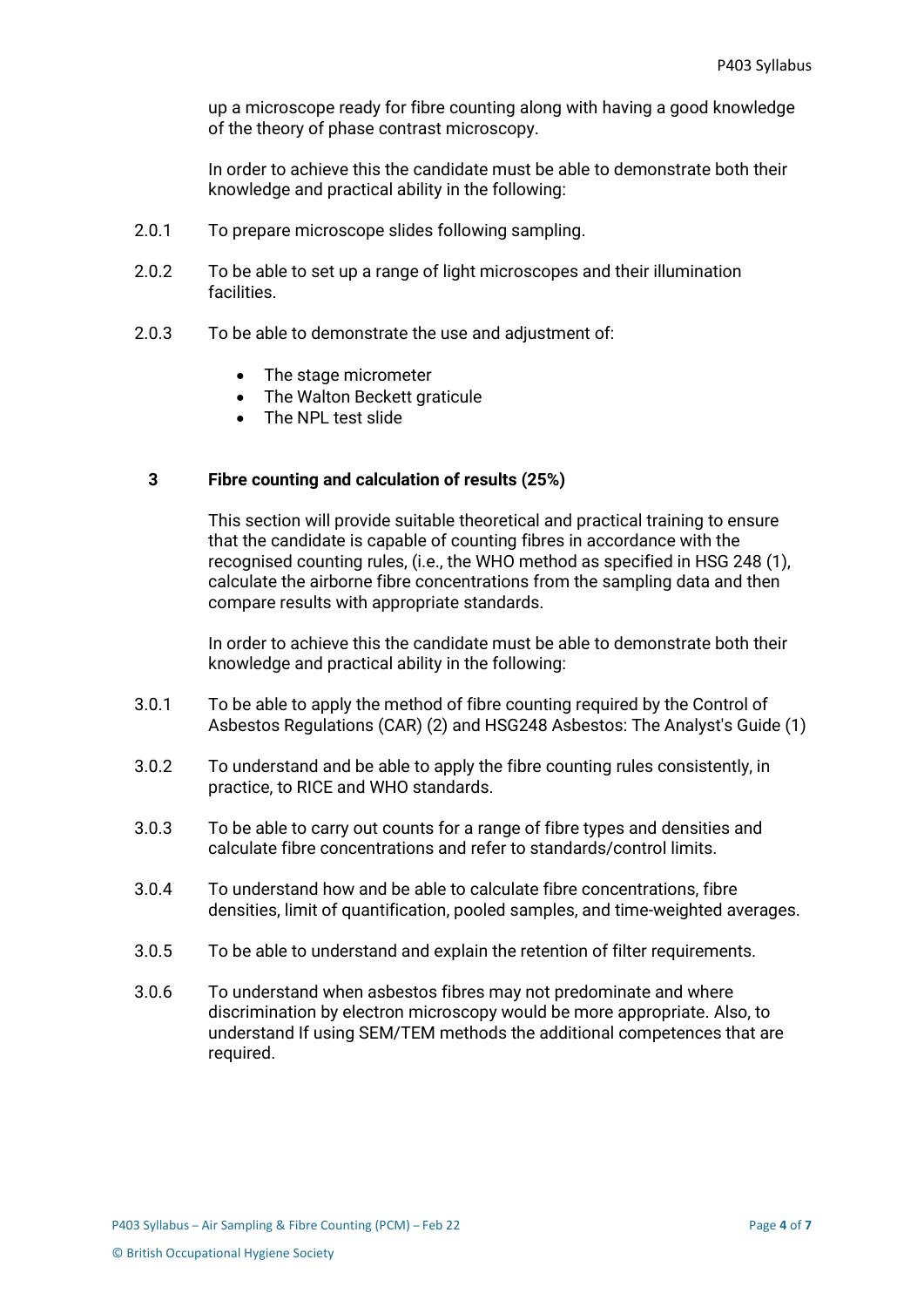#### **4 Certificates and reporting results (7.5%)**

This section will provide suitable theoretical and practical training to ensure that the candidate is capable of producing a certificate of fibre count analysis and then communicating the results appropriately.

In order to achieve this the candidate must be able to demonstrate both their knowledge and practical ability in the following:

- 4.0.1 The requirements if ISO 17025 (4) for the production of test reports to ensure that all required information is included.
- 4.0.2 The importance and significance of producing accurate and adequate information within certificates.
- 4.0.3 The importance of recording detailed contextual information when collecting personal samples.
- 4.0.4 To be able appreciate the requirements and report to a range of client types in writing and verbally. Be able to complete a personal sampling report form as in the template in Appendix A6.3 of HSG 248 (1) including all the relevant contextual information.

#### **5 Quality control (7.5%)**

This section will provide suitable theoretical and practical training to ensure that the candidate has suitable knowledge and understanding of quality control requirements.

In order to achieve this the candidate must be able to demonstrate both their knowledge and practical ability in the following:

- 5.0.1 To be able to outline the difficulties of result consistency and the part played by UK and international schemes such as RICE and accreditation by UKAS to ISO 17025 (4) and other similar standards.
- 5.0.2 To understand the importance of internal and external audits and quality systems for reliability and accuracy and their own role in the system.
- 5.0.3 To be able to inspect and prepare/mount filters and plan for post-sampling handling and quality control tasks such as counting blank filters.
- 5.0.4 To understand the limitations on the numbers of samples which can be analysed and the requirements for additional quality control measures.

#### **References and Further Reading**

- 1) HSG248 (July 2021) Asbestos: The Analysts' Guide
- 2) Control of Asbestos Regulations (CAR) 2012
- 3) L143 (2013) Managing and working with asbestos. Control of Asbestos Regulations 2012, Approved Code of Practice and Guidance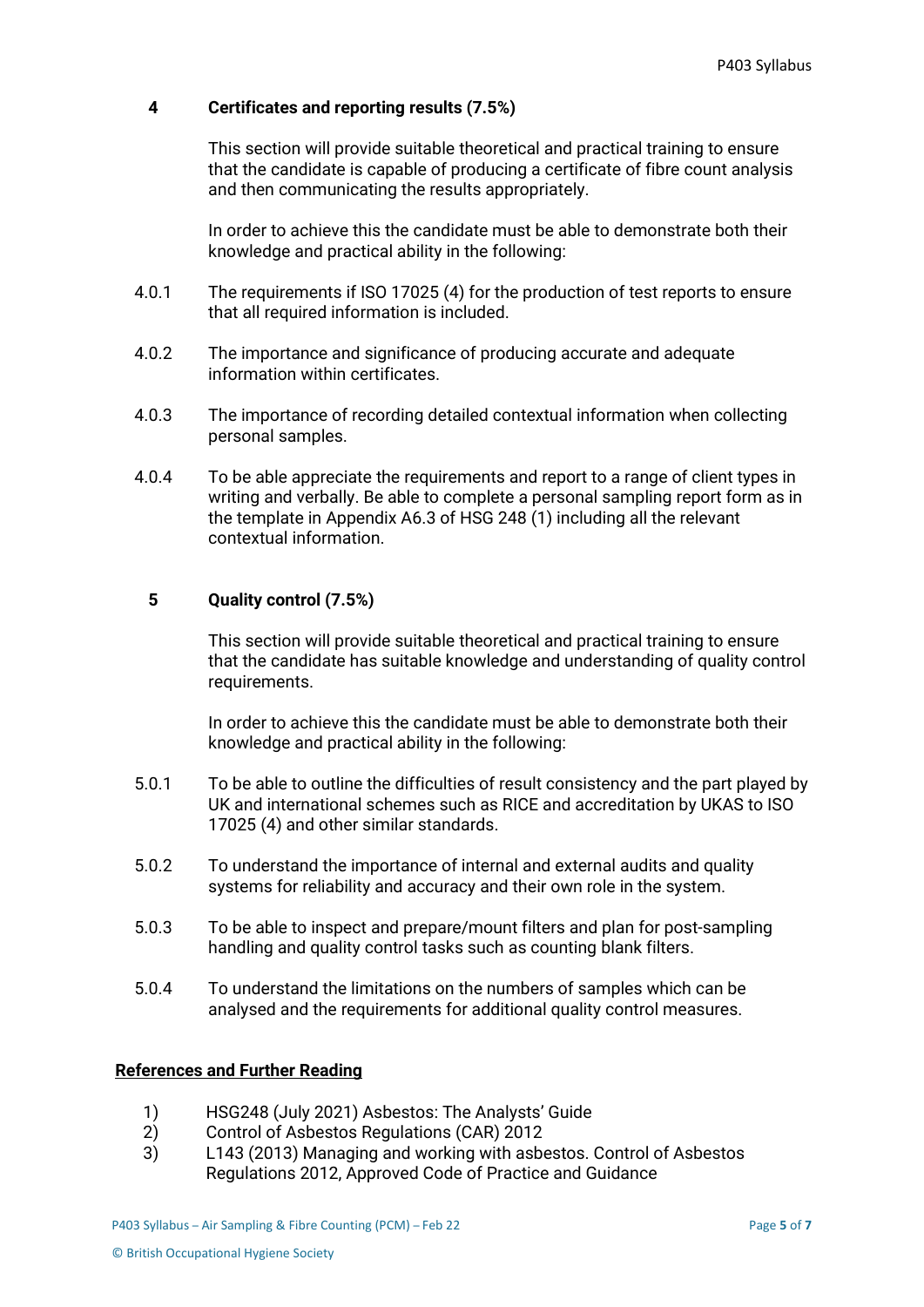4) ISO 17025 (2017) General requirements for the competence of testing and calibration laboratories

#### **Suggested Further Reading:**

Royal Microscopical Society Microscope Handbooks

No 01: An Introduction to the Optical Microscope, Savile Bradbury - No 23: Basic Measurement Techniques for Light Microscopy, Savile Bradbury

#### **Course Length**

This course will require at least **18** hours of study time, of which **14** hours will be taught (teaching and practical assessments) and **4** hours will be independent (in the candidates' own time).

#### **Examinations and Assessment**

Candidates are required to pass all of the following parts (A, B and C below) to be awarded this qualification.

#### **A The Practical Assessment**

The practical assessment must be conducted by the Tutor during the relevant part of the course for all candidates. This is to ensure that every candidate can demonstrate their individual ability and correct method for:

- Setting up air sampling equipment and collecting samples
- Mounting and clarifying the filter on a microscope slide
- Setting up the microscope and required quality checks
- Analysing samples and providing accurate fibre counts
- Understands the full range of air sampling strategies that may be required in relation to asbestos work

Further information about the practical assessment is published in the P403 Practical Assessment and Examination Guidance document.

#### **B Written Examination**

This is an open-book examination comprising of approximately 30 (120 Marks) short-answer questions illustrated by photographs and diagrams as appropriate to be answered in 120 minutes.

The examination covers sections ALL sections of the syllabus with achievable marks in proportion to the time allocation given on the front page of the syllabus and is overseen by a BOHS invigilator.

The overall pass mark is 55% with a requirement to reach at least 45% of the available marks in each section of the syllabus.

Further information is available in the P403 Examination Guidance document.